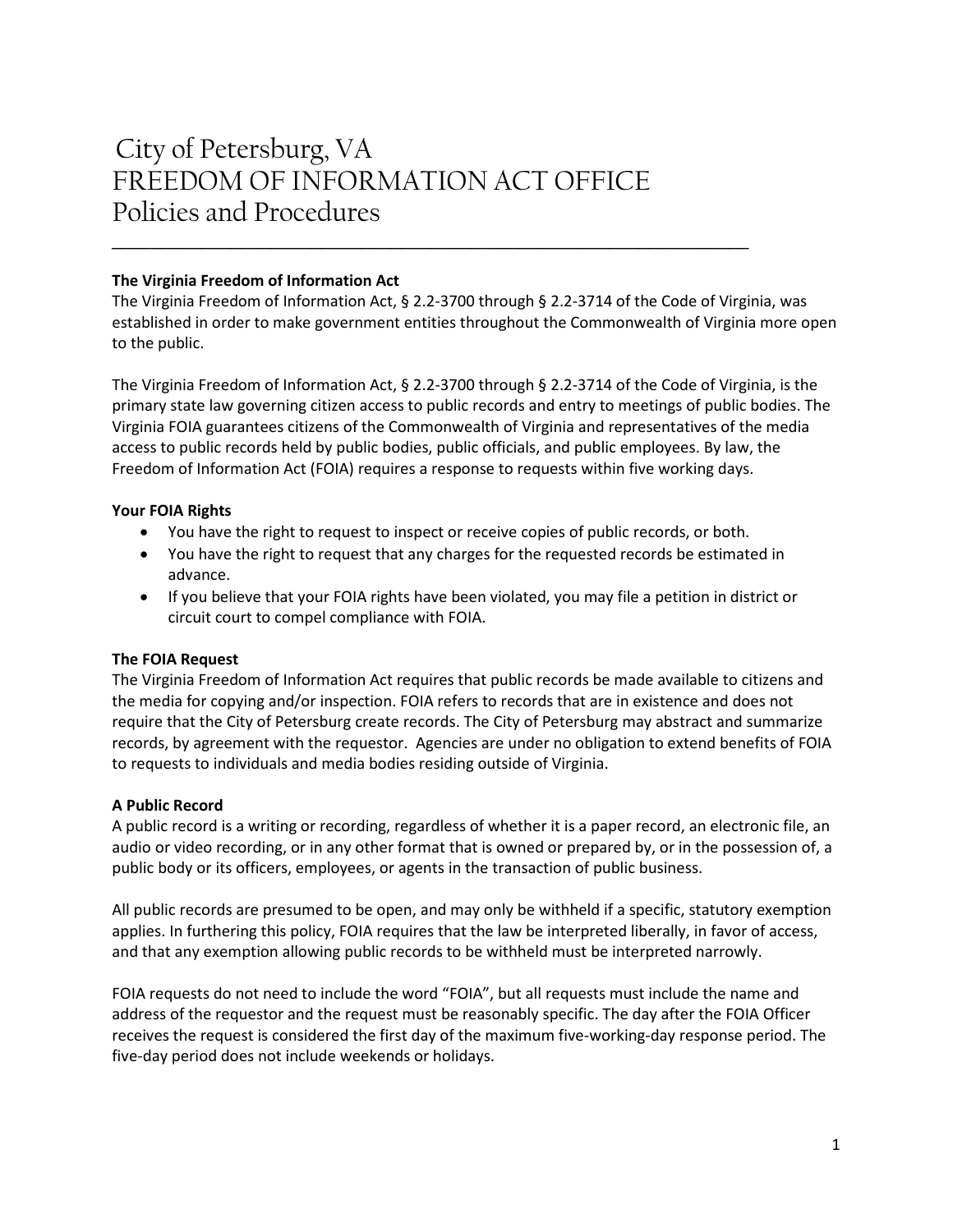*Mail* - If received by mail, the FOIA Officer will date stamp the letter. This stamp signifies the official date of receipt.

*Email* - The date that the FOIA Officer opens the email is the official date of receipt of the request.

*Telephone and Walk-In* – A "FOIA Request Form" should be completed by the requestor or by the staff person assisting the requestor. Note, the City may not require the requestor to fill out a form if they choose not to do so. In the event a requestor refuses to fill out a form, staff should do so on their behalf. The form must include the date, the name and address of the requestor, and specific information about the public record that is being requested. A telephone number is very useful, yet, it is not required to be provided. \*\*A "FOIA Request Form" may be substituted by an email that lists all required information as stated above.

## **Public Meetings**

All meetings of all public bodies, as defined in FOIA, as well as any meetings of their committees or subcommittees, are generally required to be open meetings, subject to certain exceptions spelled out in the Act. An open meeting is a meeting open to the members of the public.

Under VFOIA, for there to be a "meeting" subject to the Act, there must be at least three members of the body, or a quorum of the public body if less than three, present for the purpose of discussing or transacting public business. A gathering of public employees is not a meeting under the Act.

During the course of a public meeting, a public body may go into a closed meeting to discuss certain specific types of matters set forth in FOIA. In order to do so, the public body must follow the specific procedures set forth in VFOIA to go into and come out of closed session.

FOIA permits members of the public to photograph or record (audio, visual, or audio-visual) public meetings. It also permits public bodies to adopt reasonable rules concerning the use of cameras and recorders, designed to prevent disruption.

All City Council meetings (excluding emergency meetings) are recorded via video and audio devices.

# **Making a Request for Records from the City of Petersburg**

- You may request records by U.S. Mail, fax, e-mail, in person, or over the phone. FOIA does not require that your request be in writing, nor do you need to specifically state that you are requesting records under FOIA.
	- $\circ$  From a practical perspective, it may be helpful to both you and the person receiving your request to put your request in writing. This allows you to create a record of your request. It also gives us a clear statement of what records you are requesting, so that there is no misunderstanding over a verbal request. However, we cannot refuse to respond to your FOIA request if you elect to not put it in writing.
- Your request must identify the records you are seeking with "reasonable specificity." This is a common-sense standard. It does not refer to or limit the volume or number of records that you are requesting; instead, it requires that you be specific enough so that we can identify and locate the records that you are seeking.
- Your request must ask for existing records or documents. FOIA gives you a right to inspect or copy public records; it does not apply to a situation where you are asking general questions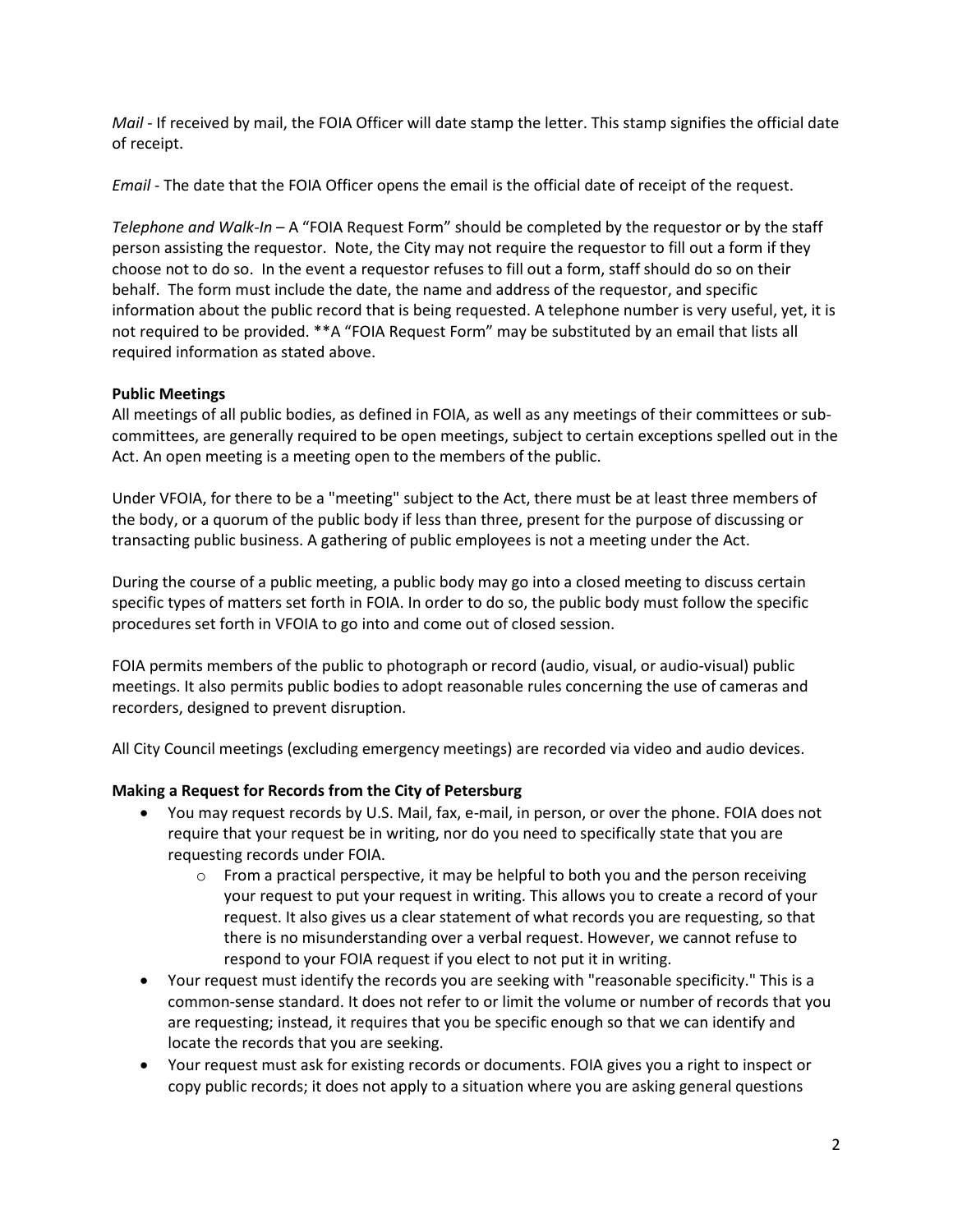about the work of the City or any department, nor does it require the City to create a record that does not exist.

- You may request to receive electronic records in any format used by the City in the regular course of business.
	- $\circ$  For example, if you are requesting records maintained in an Excel database, you may request to receive those records electronically, via e-mail or on a computer disk, or to receive a printed copy of those records. The City will make efforts to oblige such a request to the extent reasonably practicable.
- If we have questions about your request, please cooperate with staff's efforts to clarify the type of records that you are seeking, or to attempt to reach a reasonable agreement about a response to a large request. Making a FOIA request is not an adversarial process, but we may need to discuss your request with you to ensure that we understand what records you are seeking.

# **You may also mail or email your request for records. Direct your request to the department that is the custodian of the record or the FOIA Officer.**

Petersburg City Hall 135 N Union St, Petersburg, VA 23803 (804) 733-2322 foia@petersburg-va.org

#### **Staff Responsibilities**

All City of Petersburg employees have a responsibility to comply with FOIA. The general role and responsibilities of the employee are outlined in this section.

*FOIA Officer* - The FOIA Officer's responsibilities include, but are not limited to, coordinating and ensuring proper response to requests for public records issued to the City of Petersburg and its employees. All FOIA requests received should be promptly forwarded to the FOIA Officer. Upon receipt of a FOIA request, the FOIA Officer will provide a proper response in accordance with the requirements of the Act and this policy. Upon the request of the FOIA Officer, the City Attorney shall provide legal advice to the FOIA Officer and shall make recommendations as to whether documents should, as a matter of law, be released pursuant to the Act. The FOIA Officer may release records which the Act permits to be withheld under a discretionary exemption with consultation from the Department Head acting as custodian of the requested records. If the FOIA Officer and the Department Head do not agree regarding the exercise of the discretionary exemption, the FOIA Officer may proceed only after consultation with the City Attorney, and the City Manager. With the exception of records excluded as Work Product or Attorney Client Privilege or records which are precluded from disclosure by law (does not include the exercise of FOIA exemptions), under no circumstances shall any documents be withheld from the FOIA Officer, the City Attorney, or the City Manager. The FOIA Officer is required to attend training from the Virginia Freedom of Information Advisory Council.

*City Manager* - The City Manager appoints the FOIA Officer and may appoint any Deputy FOIA Officers as deemed necessary and appropriate at their discretion. The FOIA Officer shall serve at the pleasure of and under the direction and supervision of the City Manager.

*Deputy FOIA Officer* - Deputy FOIA Officers may be appointed by the City Manager. A Deputy FOIA Officer may carry out all of the duties and responsibilities of the FOIA Office in the FOIA Officer's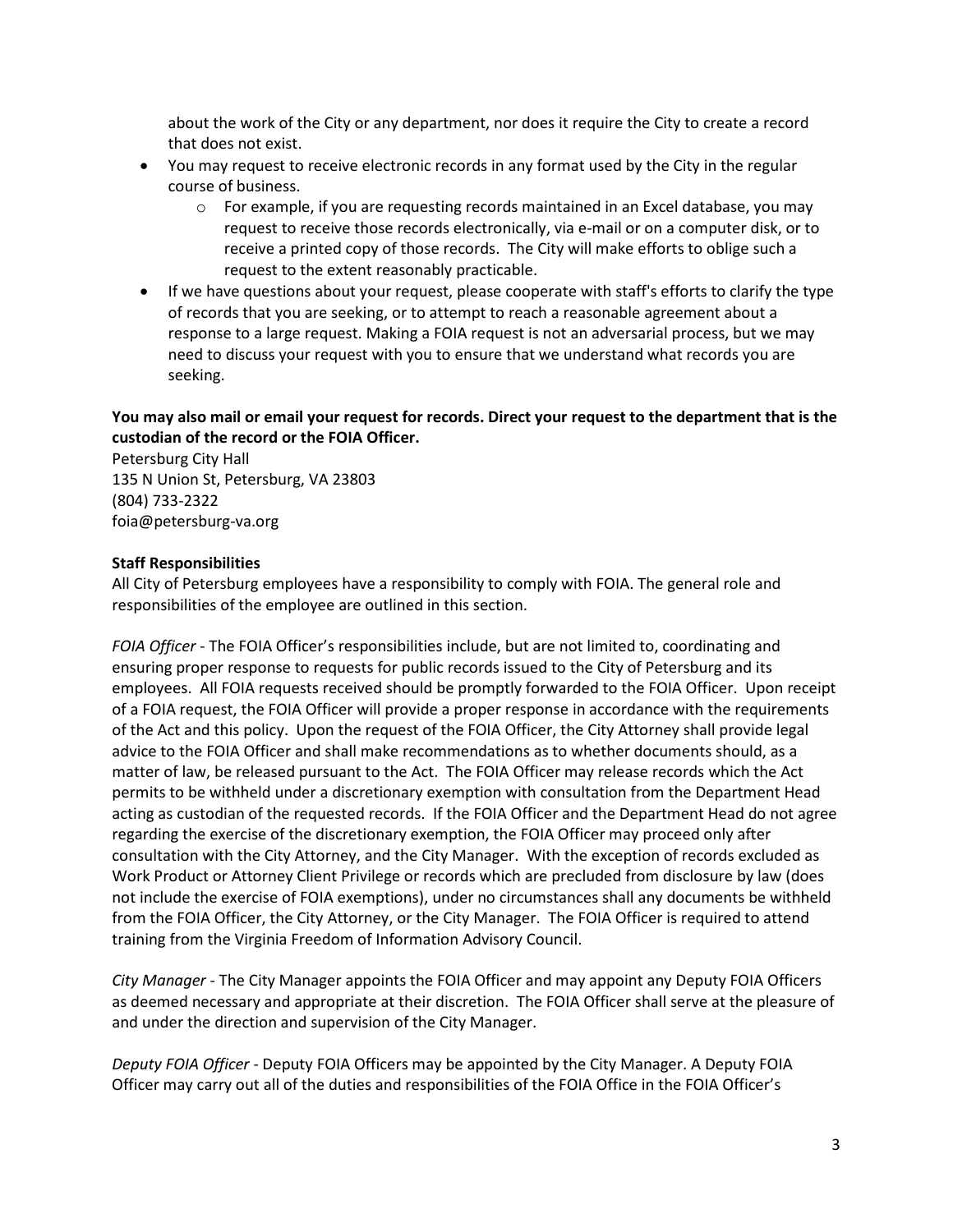absence. All Deputy FOIA Officers are required to attend training from the Virginia FOIA Advisory Council.

*City Attorney* - Upon the request of the FOIA Officer, the City Attorney shall provide legal advice to the FOIA Officer and shall make recommendations as to whether documents should, as a matter of law, be released pursuant to the Act. The City Attorney will consult with the City Manager on legal matters pertaining to a specific request as needed. If the FOIA Officer and the Department Head do not agree regarding the exercise of the discretionary exemption, the FOIA Officer may proceed only after consultation with the City Attorney, and the City Manager.

*FOIA Departmental Contacts* - The head of each City Department must designate an employee to support the work of the FOIA Officer. The FOIA Officer will work directly with the Departmental Contacts in responding to requests for public records from the department. The Departmental Contacts or their designees shall support all efforts of the FOIA Officer in responding to requests for information. Upon request, the FOIA Departmental Contacts shall collect, assemble, and deliver all documents requested by the FOIA Officer, City Attorney, or City Manager in preparing a response to a FOIA request. With the exception of records excluded as Work Product or Attorney Client Privilege or records which are precluded from disclosure by law (does not include the exercise of FOIA exemptions), under no circumstances shall any documents be withheld from the FOIA Officer, the City Attorney, or the City Manager. The Departmental Contacts are encouraged to attend training from the Virginia Freedom of Information Advisory Council coordinated by the FOIA Office.

*Petersburg City Employees* - All employees of the City of Petersburg have a responsibility in FOIA and are encouraged to attend FOIA training.

#### **Role of City Employees in FOIA**

Each Petersburg City Employee has a role in adhering to FOIA and the operations of the City of Petersburg.

If an employee is asked for public records at any place or at any time during their work hours, and they are not able to provide them, it is the responsibility of the employee to notify their FOIA Departmental Contact or the FOIA Officer of the request. The FOIA Officer should provide all documents to the requests efficiently and timely.

#### **Responses to FOIA Requests**

Virginia FOIA outlines the five possible responses to a FOIA request. If a request is being denied, or records are not being provided according to the request, the FOIA Officer must respond in writing.

The Five Possible Responses:

- The requested records are being provided and are enclosed.
- The requested records are being provided in part and withheld in part because the release of part of the record is prohibited by law. The law must be properly cited in the response and include the Virginia Code Section exemption.
- It is not practically possible to produce the records within five working days and we will need to invoke an extension. An extension notification must be made in writing. This extension must be made within the five day response time-frame, and will add an additional seven working days to the response time, totaling 12 working days.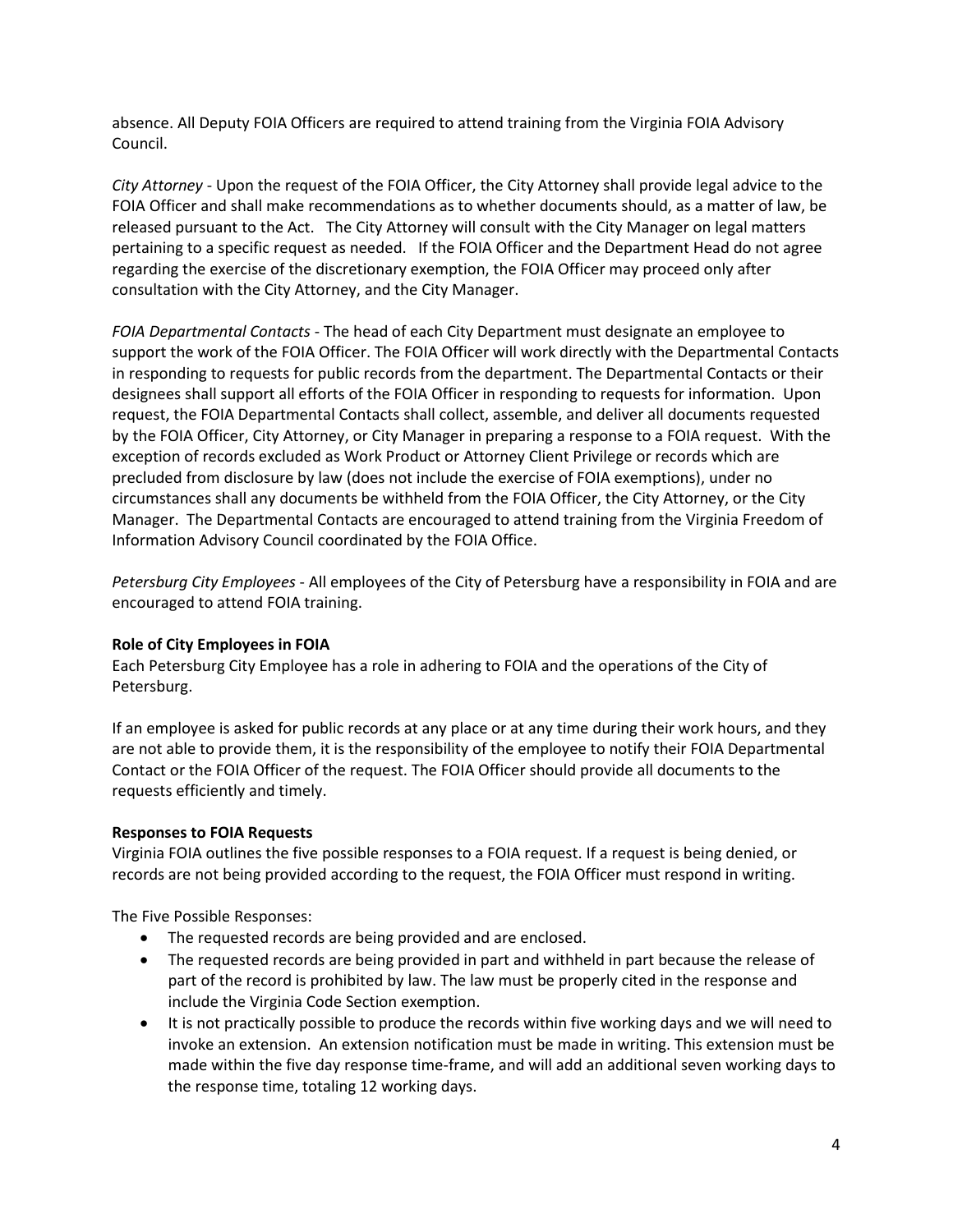- The requested records are being entirely withheld because their release is prohibited by law or the City of Petersburg has exercised its discretion to withhold the records in accordance with FOIA. The law must be properly cited in the response and include the Virginia Code Section exemption.
- The requested records could not be found or do not exist.

If you make a request for a very large number of records, and we feel that we cannot provide the records to you within 12 working days without disrupting our other organizational responsibilities, we may petition the court for additional time to respond to your request. However, FOIA requires that we make a reasonable effort to reach an agreement with you concerning the production of the records before we go to court to ask for more time.

# **Commonly Used Exemptions**

The [Code of Virginia](http://foiacouncil.dls.virginia.gov/Applicability_Exemptions/Records_Exemptions.htm) allows any public body to withhold certain records from public disclosure. The City commonly withholds records subject to the following exemptions:

- Personnel records (§ 2.2-3705.1 (1) of the Code of Virginia)
- Records subject to attorney-client privilege (§ 2.2-3705.1 (2)) or attorney work product (§ 2.2- 3705.1 (3))
- Vendor proprietary information (§ 2.2-3705.1 (6))
- Records relating to the negotiation and award of a contract, prior to a contract being awarded ( $\S$ 2.2-3705.1 (12))

All other exemptions provided for under the Act may be exercised by the City if deemed lawful and appropriate.

#### **FOIA Departmental Contact Procedures**

Based on the subject of the FOIA request, the FOIA Officer will send the request to the Departmental Contact. The Departmental Contact should review the request and work with staff in that Department and in other Departments, as needed, to supply the records requested.

The Departmental Contact should provide all of the copies of the requested records by the deadline to the FOIA Officer. If there are issues concerning the timely release of public records, the Departmental Contact must notify the FOIA Officer immediately to request an extension from the requestor. With the exception of records excluded as Work Product or Attorney Client Privilege or records which are precluded from disclosure by law (does not include the exercise of FOIA exemptions), under no circumstances shall any documents be withheld from the FOIA Officer, the City Attorney, or the City Manager.

If the requestor makes a FOIA request to review records, the department file or documents will be submitted to the FOIA Officer. The FOIA Officer will review the records and notify the requestor that the records are available for inspection and copying. With the exception of records excluded as Work Product or Attorney Client Privilege or records which are precluded from disclosure by law (does not include the exercise of FOIA exemptions), under no circumstances shall any documents be withheld from the FOIA Officer, the City Attorney, or the City Manager. The FOIA Officer will return records to the Departmental Contact after the FOIA request has been completed.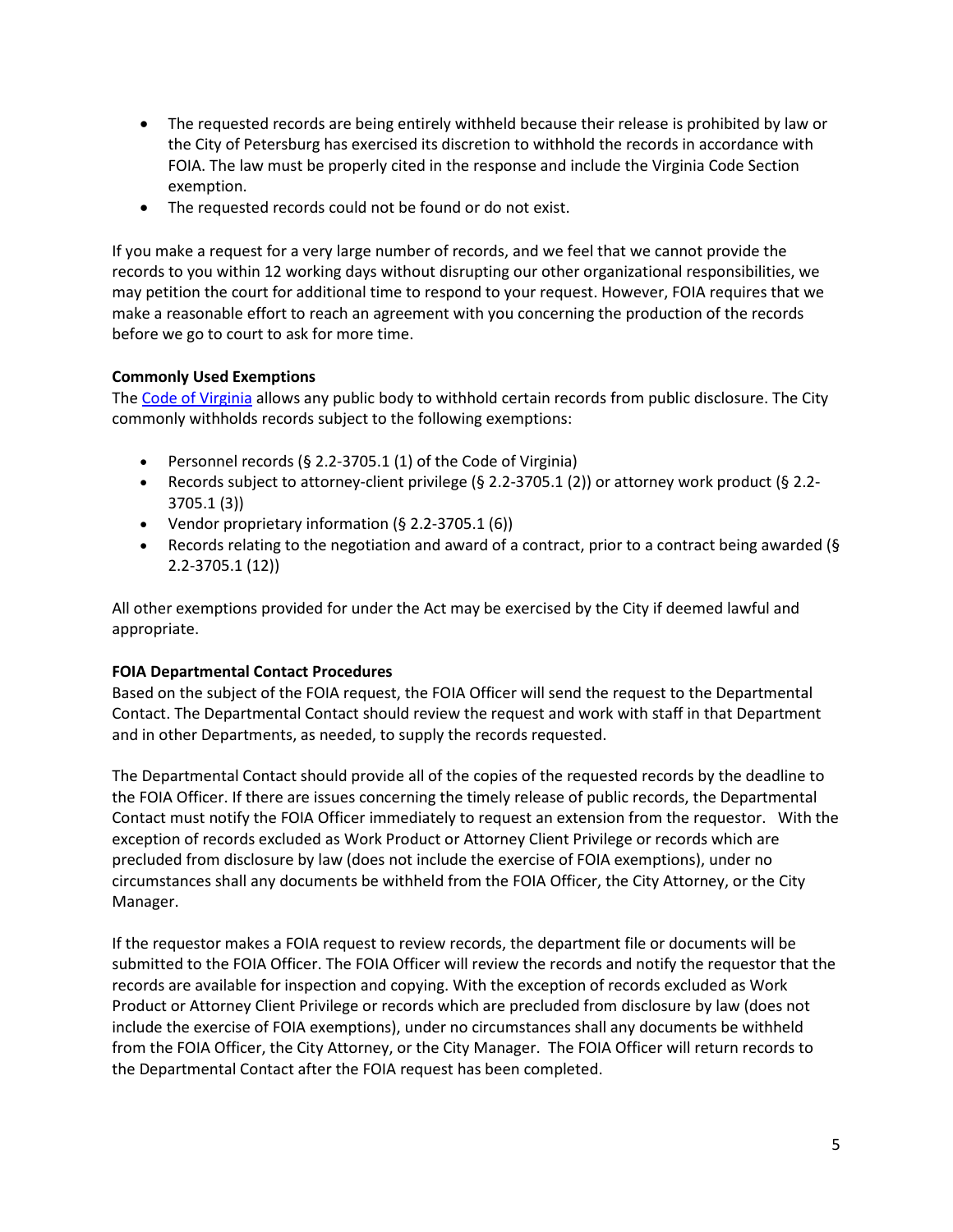Each Departmental Contact or Petersburg City Employee that receives a FOIA request from the FOIA Officer must reply within the deadline specified.

If a Department does not have any records for the FOIA request, the Departmental Contact/ Petersburg City Employee must reply in writing or via e-mail stating that they do not have the records that are being requested.

As a general practice, all replies by email to the FOIA Officer should include the original FOIA Request message.

If the Department Contact believes that information from records should be redacted, the Departmental Contact must discuss this with the FOIA Officer, who will determine appropriate redactions. Redacting should only be done by the FOIA Officer, since there must be an exemption in the Code of Virginia to support the redaction.

## **Charges**

FOIA makes provisions for local government agencies to charge for requested records. The Petersburg FOIA Office makes reasonable charges for the actual costs incurred in accessing, duplicating, supplying, or searching for requested records. Charges must be fair and may not include extraneous or surplus fees unrelated to the production of the records. It is the goal of the Petersburg FOIA Office to keep production costs as low as possible. Citizens and members of the media may request an estimate of the cost of supplying the requested records in advance of the staff searching for and duplicating the records.

With regard to the cost of providing records, §2.2-3704 of the Code of Virginia provides as follows:

F. A public body may make reasonable charges **not to exceed its actual cost incurred in accessing, duplicating, supplying, or searching for the requested records.** No public body shall impose any extraneous, intermediary or surplus fees or expenses to recoup the general costs associated with creating or maintaining records or transacting the general business of the public body. **Any duplicating fee charged by a public body shall not exceed the actual cost of duplication.** The public body may also make a reasonable charge for the cost incurred in supplying records produced from a geographic information system at the request of anyone other than the owner of the land that is the subject of the request. However, **such charges shall not exceed the actual cost** to the public body in supplying such records, except that the public body may charge, on a pro rata per acre basis, for the cost of creating topographical maps developed by the public body, for such maps or portions thereof, which encompass a contiguous area greater than 50 acres. All charges for the supplying of requested records shall be estimated in advance at the request of the citizen.

G. Public records maintained by a public body in an electronic data processing system, computer database, or any other structured collection of data shall be made available to a requester at a reasonable cost, not to exceed the actual cost in accordance with subsection F. When electronic or other databases are combined or contain exempt and nonexempt records, the public body may provide access to the exempt records if not otherwise prohibited by law, but shall provide access to the nonexempt records as provided by this chapter.

H. In any case where a public body determines in advance that charges for producing the requested records are likely to exceed \$200, the public body may, before continuing to process the request, require the requester to agree to payment of a deposit not to exceed the amount of the advance